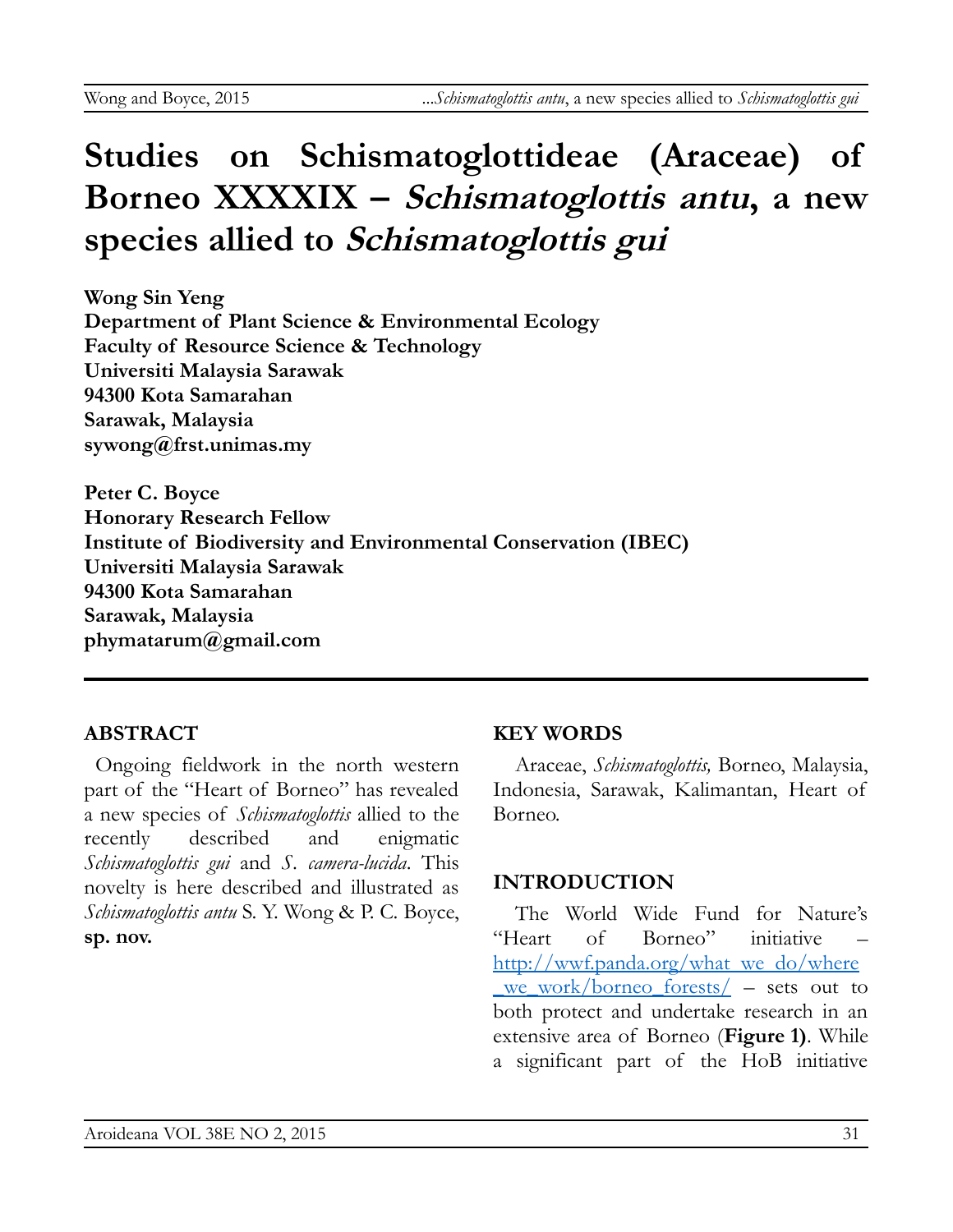

**Figure 1.** Map showing the extent of the 'Heart of Borneo' area. Wikimedia Commons.

focusses on animals, there is a plant element

– [http://wwf.panda.org/what\\_we\\_do/where](http://wwf.panda.org/what_we_do/where_we_work/borneo_forests/about_borneo_forests/borneo_animals/borneo_plants/) we\_work/borneo\_forests/about\_borneo [forests/borneo\\_animals/borneo\\_plants/](http://wwf.panda.org/what_we_do/where_we_work/borneo_forests/about_borneo_forests/borneo_animals/borneo_plants/) – which agreeably includes flora other than carnivorous plants, horticulturally significant orchids, and giant-flowered holoparasites.

Aroid-focused fieldwork in the northern part of the HoB area has revealed numerous taxonomic novelties, some of them perplexing as to affinity (Boyce & Wong, 2014a), of which we are here describing a further absorbing species of the genus *Schismatoglottis*.

**Schismatoglottis antu** S. Y. Wong & P. C. Boyce, **sp. nov.** Type**:** Malaysian Borneo, Sarawak, Sri Aman, Lubok Antu, Sungai Engkari, Nanga Segerak, Sungai Segerak, 01°24'53.3"N 112°00'15.6"E, 19 Mar. 2015, *Wong Sin Yeng, P.C. Boyce & Bada ak Chendai AR- 5183* (holo SAR!; iso SBC). **Figures 2 & 3A.**

#### **Diagnosis**

*Schismatoglottis antu* most closely resembles *Schismatoglottis camera-lucida* P. C. Boyce & S. Y. Wong and *S. gui* P. C. Boyce & S. Y. Wong. From *S. camera-lucida*, *S. antu* is diagnosed by the lower spathe opaque (not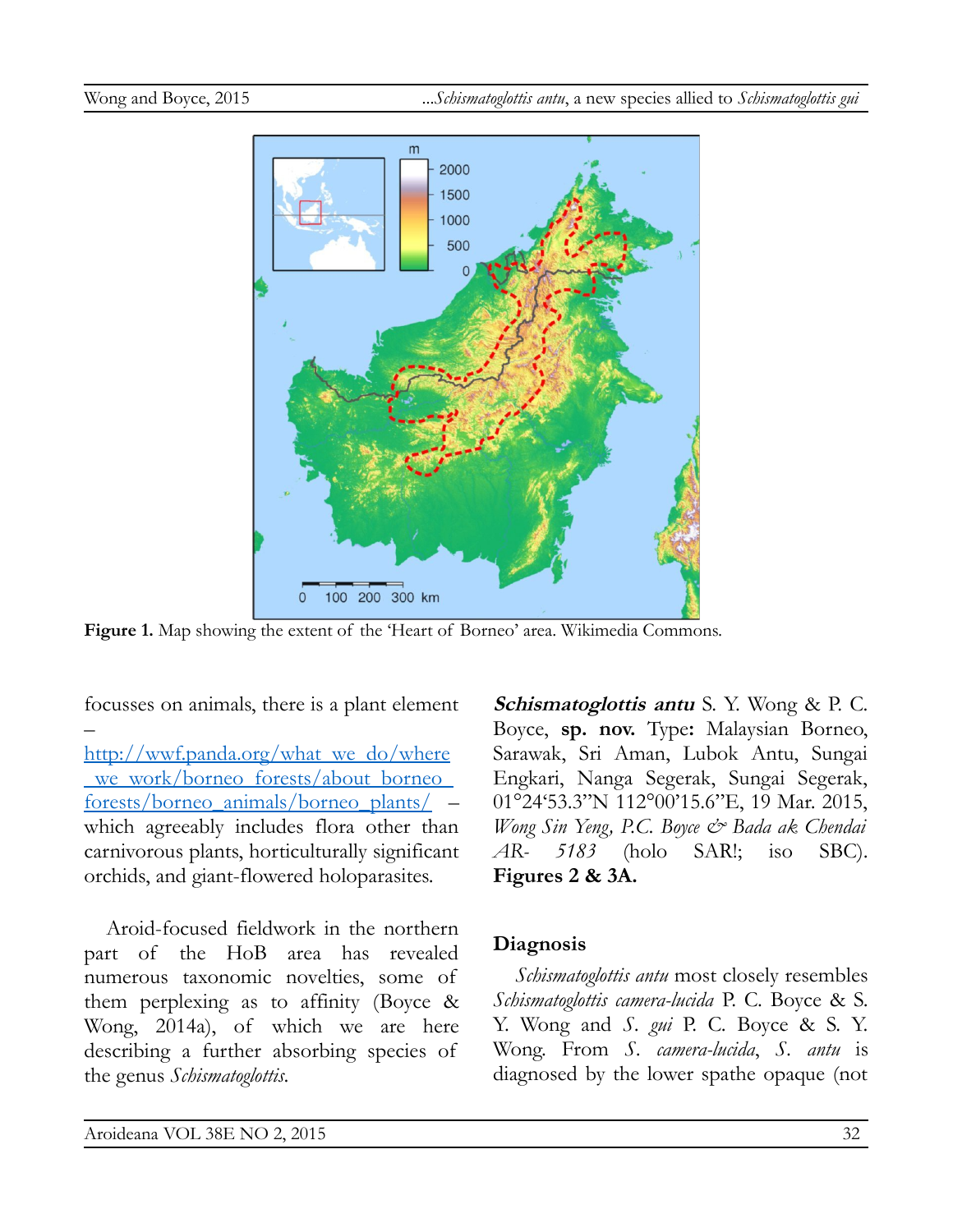translucent) at anthesis. Additionally the cylindrical (not fusiform) staminate flower zone, and blunt, bullet-shaped (not tapering) appendix are differential. *Schismatoglottis antu* may be distinguished by the solitary (not fascicled) inflorescences, and the cylindrical (vs obconic) staminate flower zone about equalling (vs half as long) as the appendix. From both *S. gui* and *S. camera-lucida* differs by the fully pendulous leaf blades with a very pronounced drip-tip.

# **Description**

Small, dense-clumping evergreen, facultative rheophytic herbs pendulous to ca 25 cm. **Stem** epigeal, elongated and rootingascending, terminal active portion densely leafy, older portions naked. **Leaves** pendulous, thinly chartaceous, ca 5 per module but modules very closely aggregated, subtended by a short, stiff **prophyll** ca 2 cm long, with the prophyll sheath wings hyaline and transparent; **petioles** up to 4.5 cm long, sheathing for ca  $\frac{1}{2}$  their length, ascending, petiole above the petiolar sheath carinate, the dorsal edges sharp, petiole glossy dark green, asperous; **petiolar sheath** persistent, margins hyaline, more-or-less transparent, open, decurrent; **blade** up to  $25 \times 5$  cm, oblanceolate, base decurrent to weakly cuneate, apex broadly acute and extended into a ca 8 cm long driptip terminating in short tubular mucro, blades rich semi-glossy green adaxially, matte pale green abaxially; **midrib** conspicuous, shallowly impressed adaxially, rounded-raised abaxially; **primary lateral veins** about 15 per side, somewhat impressed adaxially, raised abaxially; **interprimary veins** barely distinguishable from the primaries; **secondary veins** tessellate abaxially and darker than surrounding tissue. **Inflorescences** solitary; **peduncle** slender, ca 5 cm long  $\times$  2 mm wide, not emerging from the sheath during anthesis, extending during fruiting, pale green; **spathe** weakly constricted; **lower spathe** ellipsoid, ca 2 cm long  $\times$  5 mm wide, somewhat fleshy, pale green; **spathe limb** narrowly triangular, ca 4 cm long, acute, gaping very slightly at pistillate anthesis, weakly inflating during staminate anthesis to form a narrow slit the length mid-portion of the spathe limb, limb white, rostrum green, limb deliquescing post anthesis to the constriction, into a greenish white slime, lower spathe persisting. **Spadix** slightly shorter than the spathe, sessile, ca 5 cm long,; **pistillate flower zone** ca 1/3 the length of the spadix, ca 1.5mm  $\times$  4 mm, weakly obconic, strongly obliquely inserted on the spathe/peduncle; **pistils** rather lax, compressed-globose, ca  $1 \times 0.6$  mm, creamy white; **style** very short, narrower than the ovary; **stigma** ca 1/2 width of the ovary, capitate, medium yellow, glossy-wet at pistillate anthesis; **interpistillar staminodes** reduced to a partial row of squat polygonal staminodes at the base of the pistillate zone; **interstice** ca 2 mm long, wider than the pistillate flower zone, covered with mushroom-shaped staminodes ca 1 mm diam., the tops rounded, dull white, becoming sticky-wet at staminate anthesis; **staminate flower zone** ca 7mm × 3mm, cylindrical, ivory; **staminate flowers** very densely arranged, 2-staminate, although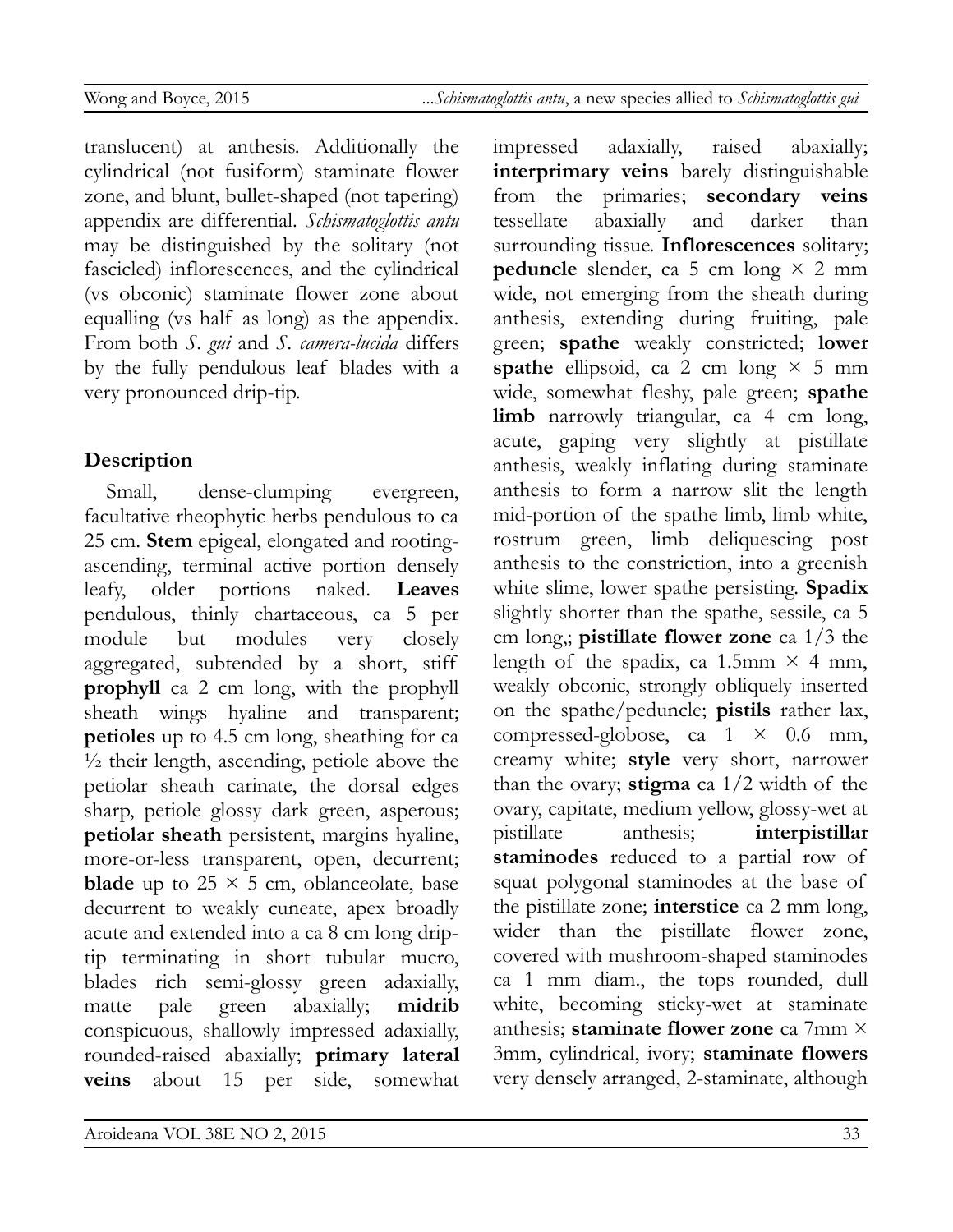

**Figure 2. Schismatoglottis antu** S. Y. Wong & P. C. Boyce. **A.** Plants in habitat, Type locality. **B.** Detail of the drip-tips. **C.** Petiole bases showing the persistent petiolar sheath and the asperous texture of the petiole. **D & E.** Inflorescence at pistillate anthesis. **F.** Inflorescence at staminate anthesis, nearside spathe artificially removed. All from *Wong et al. AR-5183*. Images: © P. C. Boyce.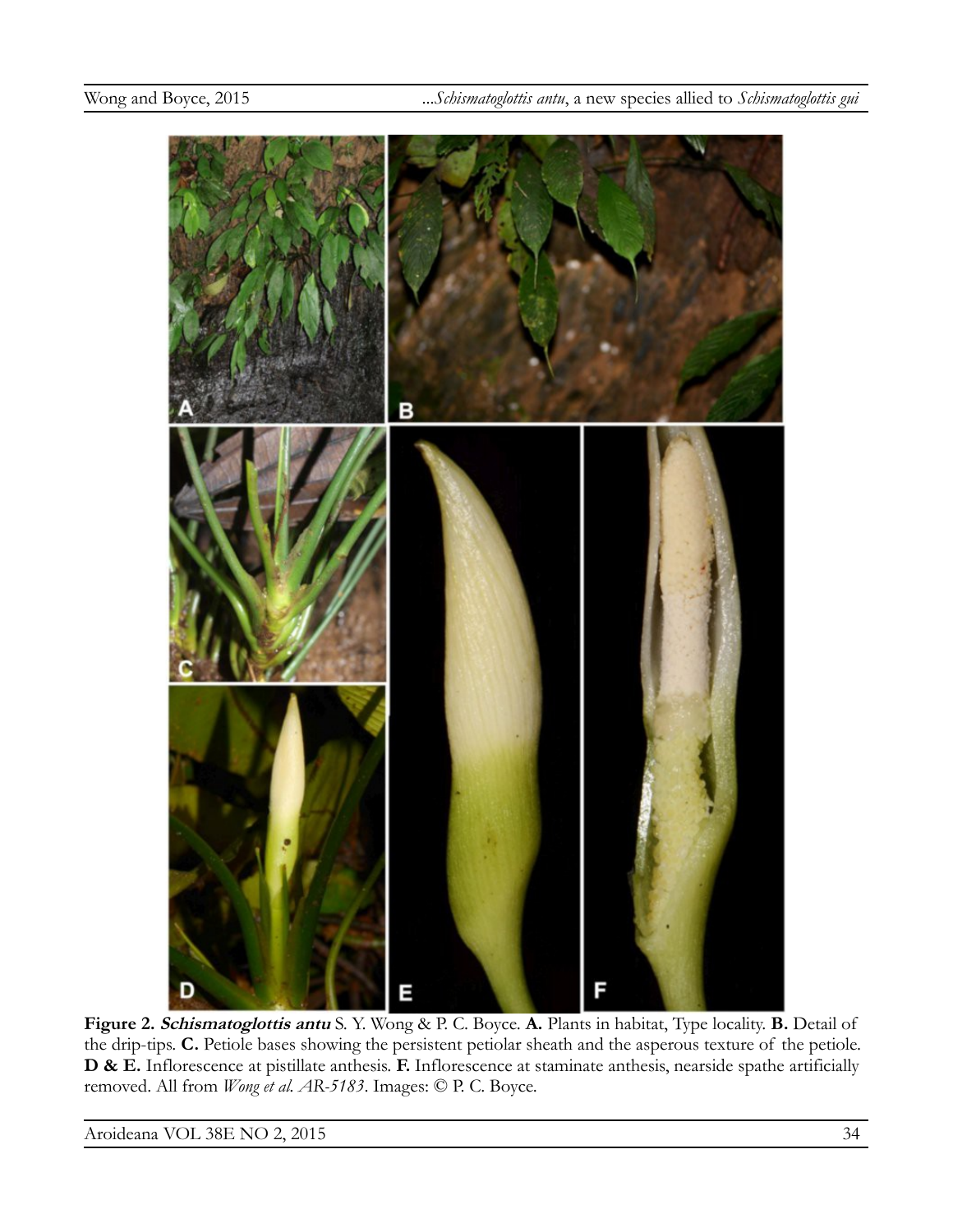

**Figure 3.** Comparison of spadix of: **A. Schismatoglottis antu** S. Y. Wong & P. C. Boyce; **B. Schismatoglottis gui** P. C. Boyce & S. Y. Wong; and **C. Schismatoglottis camera-lucida** P. C. Boyce & S. Y. Wong. Image A: from *Wong S. Y. et al. AR-5183*; B: from *Wong S. Y. & P. C. Boyce AR-3536*; C: from *Wong S. Y. & P. C. Boyce AR-3894*. Images: © P.C.Boyce.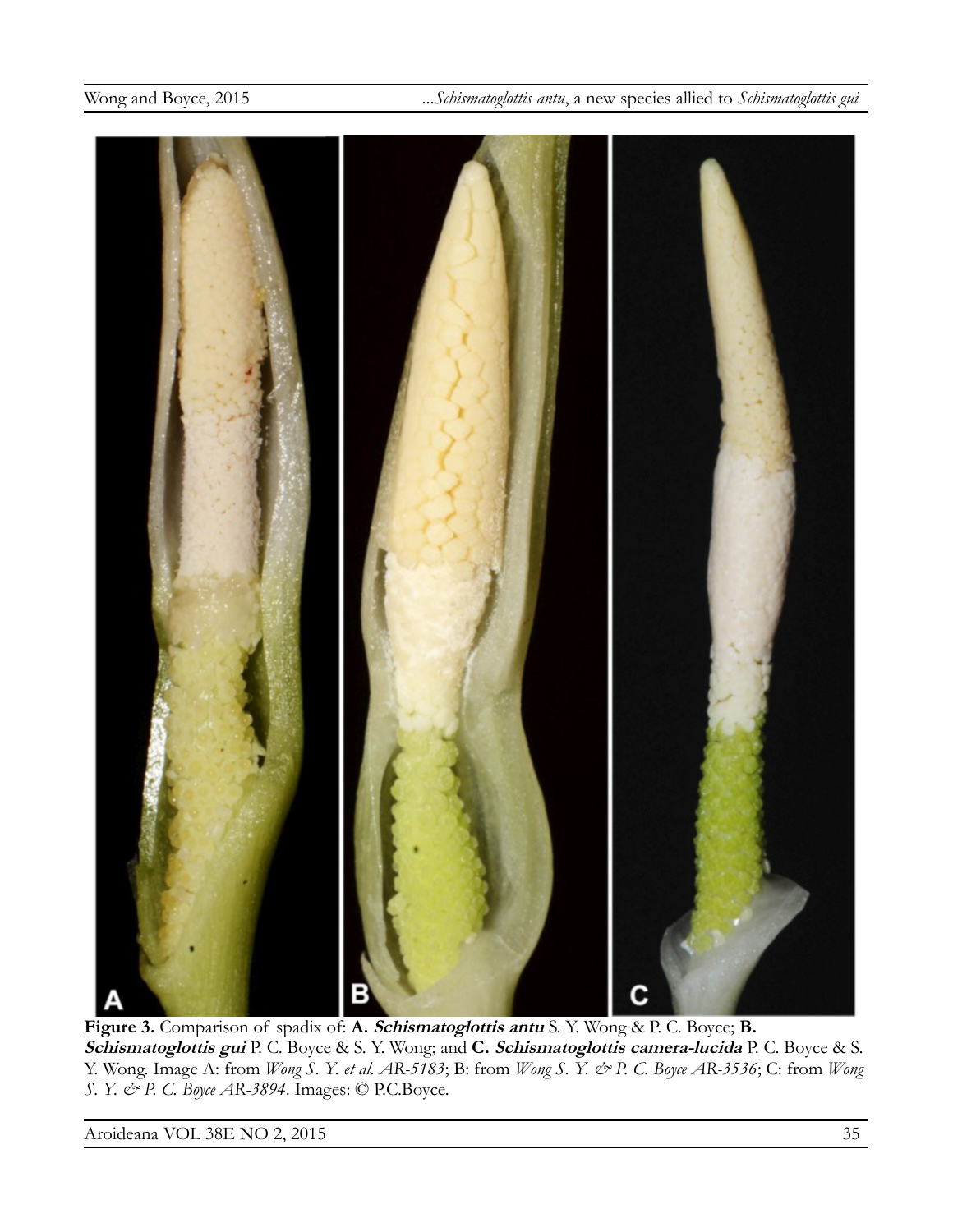difficult to distinguish individual flowers; **stamens** globose, vaguely dumbbell shaped, connective embedded and  $+$  invisible; **thecae** opening by a tiny single pore; **appendix** ca 1 cm long, bullet-shaped, composed of irregularly oval staminodes, individually shallowly concave with a raised rim, ivory. **Infructescence** enclosed within a fleshy persistent spathe, the orifice of which is only slightly constricted and does not coincide with the spathe constriction, erect; **fruits** not observed.

Distribution — *Schismatoglottis antu* is so far known only from the Sungai Segerak and the joining Sungai Serjanggut where it is locally abundant but with individual populations scattered.

Ecology — *Schismatoglottis antu* occurs on very shaded riverside shale and earth banks under moist lowland gallery forest at ca 350 m asl.

Etymology — From the Iban language, *antu* – a ghost or demon. The species epithet was selected in mutual reference to Lubok Antu, the District in which falls the SW part of Lanjak Entimau Wildlife Sanctuary from where *S. antu* originates, and also by way of connotation to one of the two other most similar species: *Schismatoglottis gui.*

Notes — In spite of the discovery of this species, and the evident similarity of *S. antu*, *S. gui* (**Figure 3B**), and *S. camera-lucida* (**Figure 3C**)*,* it is still far from clear to

which other species these three are related. As noted in Boyce & Wong (2014) molecular analyses are needed.

*Schismatoglottis gui* and *S. camera-lucida* are granite-restricted, the occurrence of *S. antu* on shales is another example of locally occurring species on specific geologies (see: Boyce & Wong, 2014b, c, d; Wong & Boyce, 2014a, b)

*Other material examined*: MALAYSIAN BORNEO. **Sarawak.** Sri Aman, Lubok Antu, Sungai Engkari, Nanga Segerak, Sungai Serjanggut, 01°24'45.5"N 112°00'19.4"E, 17 Mar 2015, *Wong Sin Yeng, P.C. Boyce & Bada ak Chendai AR-5162* (SAR); Sri Aman, Lubok Antu, Sungai Engkari, Nanga Segerak, Sungai Serjanggut, 01°24'46.5"N 112°00'18.5"E, 17 Mar 2015, *Wong Sin Yeng, P.C. Boyce & Bada ak Chendai AR-5167* (SAR).

# **ACKNOWLEDGEMENTS**

This is part of on-going research funded by the Ministry of Higher Education, Malaysia by the Exploratory Research Grant Scheme Vote No. NRGS/1089/2013-(03) and Fundamental Research Grant Scheme Vote No. FRGS/STWN10(01)985/2013(26). The authors wish to extend their appreciation to Sarawak Forestry Corporation for facilitating fieldwork in Lanjak Entimau. Thanks to Nickson Robi, SFC, for logistical advice, and to Embahalbana Jangoh, Bada Ak Chendai, Augustine Kuas Ak Kenawang,